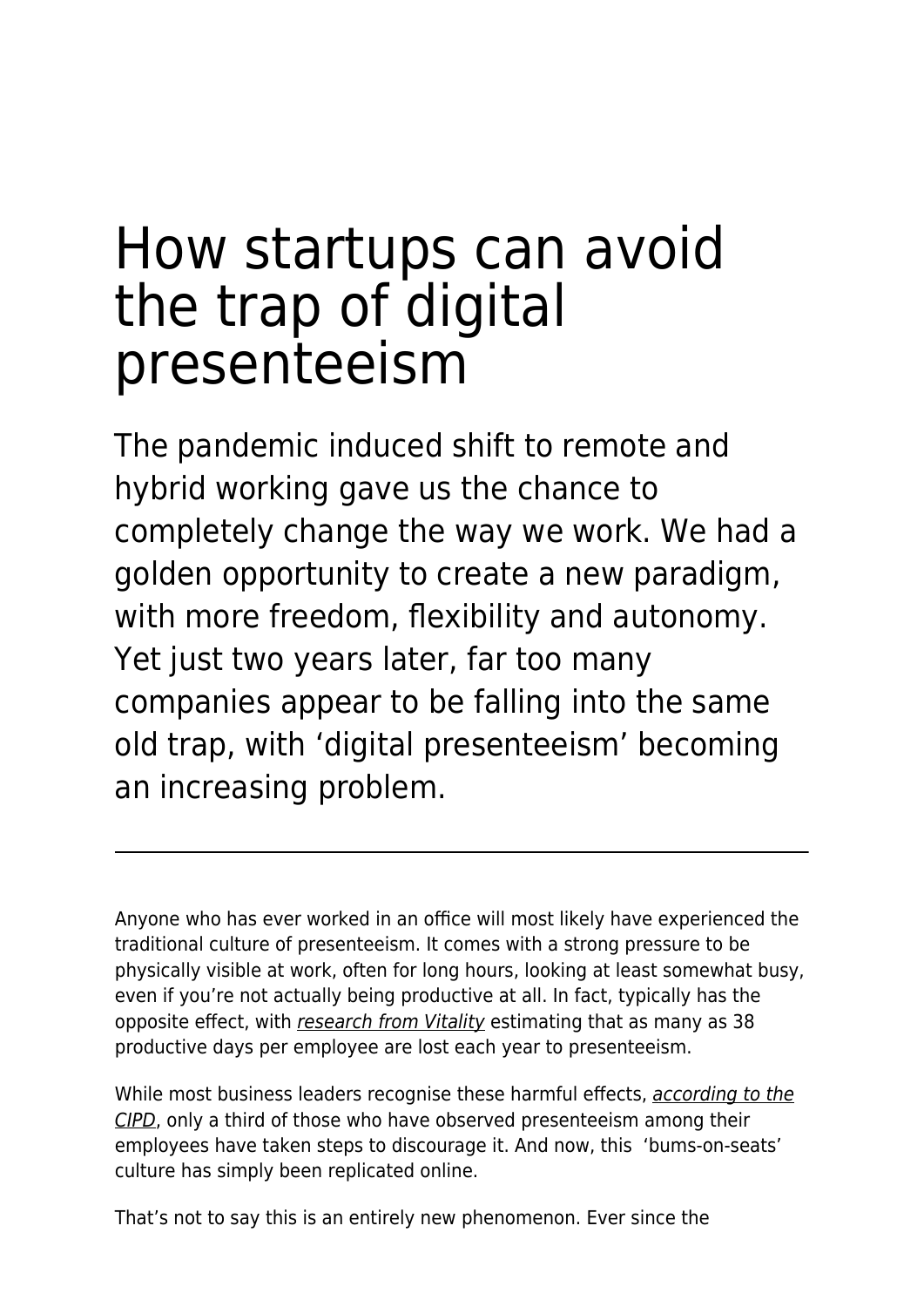widespread adoption of email you would see staff sending emails at all hours of the day, in order to signal that they were busy 'working'.

But the rapid growth of productivity software, which has been supercharged by the pandemic, has made it much worse. From messaging apps to document editors, it is all brilliantly designed to facilitate friction free collaboration, which has the unfortunate side effect of making it even easier to send that early morning reply, or a late night thumbs up emoji. Even the very simple act of setting your status to 'Active' or 'Available' means you can see when people log-on and off, before a message has even been sent.

This is borne out by the data, too. In 2021, [Microsoft surveyed more than](https://www.microsoft.com/en-us/worklab/work-trend-index/hybrid-work) [30,000 of its users](https://www.microsoft.com/en-us/worklab/work-trend-index/hybrid-work) across 31 countries. It found that people were sending 42% more messages after hours compared to the year before, and three times the number of messages on weekends.

While some of this activity may be worthwhile and necessary, I suspect a fair chunk of it is just to show people that you are ostensibly still busy doing 'stuff'. Work today is arguably more performative than ever.

## So, what's to blame?

Fundamentally, this is an issue of trust. In most modern workplaces, we're now working across a sea of apps, with research from Asana estimating that the average knowledge worker in the UK switches between 10 apps each day. This has made the workplace fragmented and full of information silos, which makes it hard to know what's going on across an organisation. In response, we feel pressure to go the extra mile to make our impact visible, out of fear our colleagues might not think we're working hard enough.

Again, this isn't a new problem. We've always wanted to prove our impact at work, which is why presenteeism isn't a particularly new phenomenon. But now we're in the fog of the virtual office with uncertainty about what people are actually up to, so the pressure to prove ourselves is more acute.

The data also reflects that new reality. Qatalog carried out some research among 2,000 knowledge workers from the UK and US which revealed that 63% of workers find it harder to build trust with each other when working remotely, while a further 66% said a lack of visibility had led them to question the actions of colleagues and leaders. Successful companies are built on a sense of collective endeavour, and when people can't actually see what their colleagues are doing, doubt starts to creep in.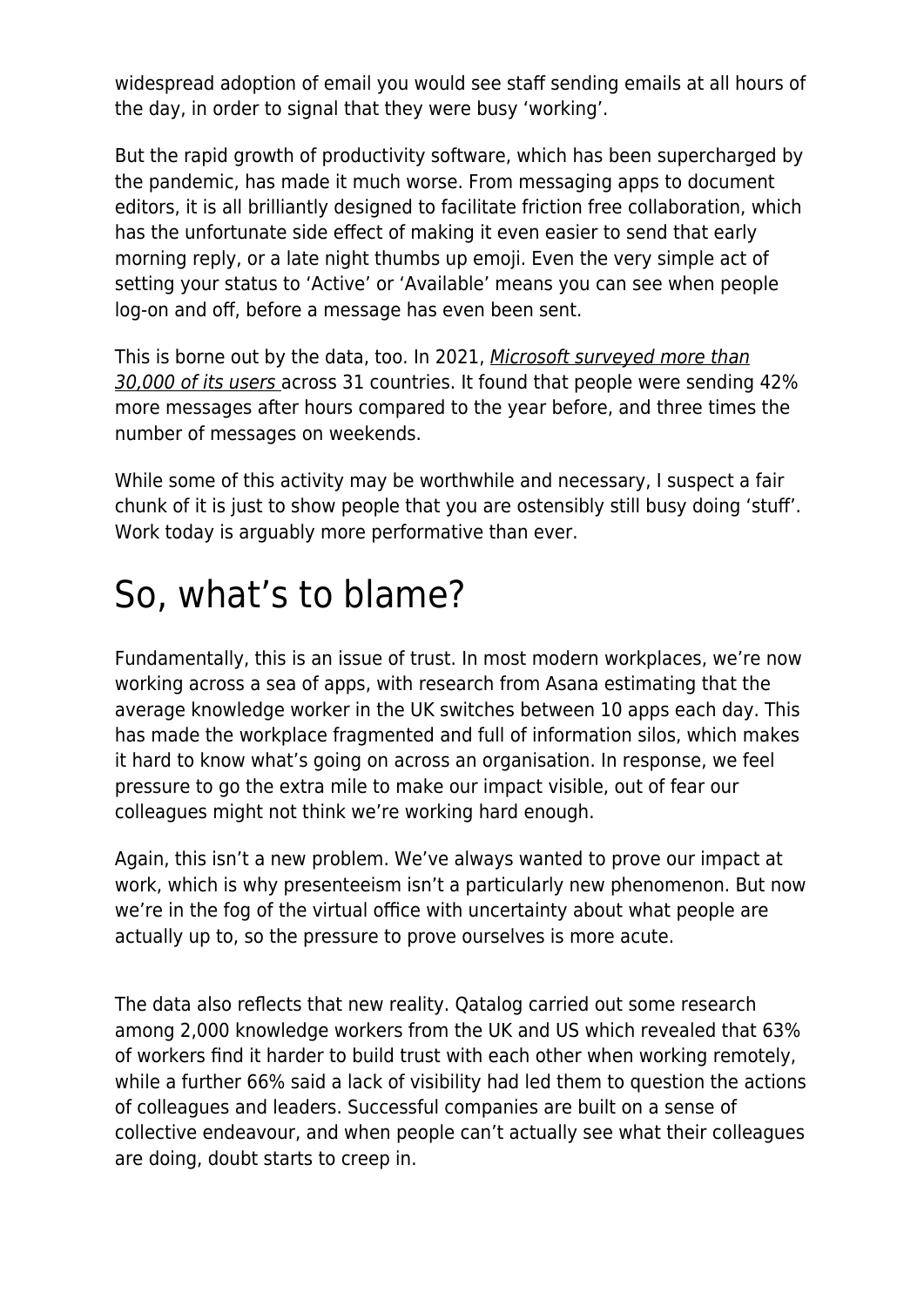## Why it matters

If companies don't move quickly to tackle these problems, the consequences can be seriously damaging. Startups can be intense at the best of times, and people need time to recharge. An 'always-on' culture makes this almost impossible, leading to unhappy and unproductive employees, or even burn out.

This kind of experience has already forced millions to reassess what they want from work, resulting in the so-called 'great resignation'. Tech workers in particular are demanding more flexibility than ever before, with a growing list of companies, such as Panasonic, Atom Bank and Bolt, responding by offering 4-day working weeks.

Ultimately it's the people that make any startup successful and, with the war for talent as fierce as ever, those looking to attract and retain the best talent simply can't afford to get it wrong. In this new world, the ability to work asynchronously at a time that suits each individual is fast becoming the new battleground among the world's biggest tech companies.

This isn't altogether surprising when you consider the two options. Would you choose a presenteeism culture, with an expectation to be present at all times across different tools and platforms. Or would you prefer an asynchronous culture, where people are empowered to work on their own terms, at a time that suits them?

## Is there a solution?

To fix this, we need a mindset shift that breaks from pre-pandemic norms and embraces a radically new working culture rooted in trust. As outlined in Qatalog's [Workgeist](https://language.work/study/) report, this requires companies to move away from constant supervision and clock watching, and instead prioritise accomplishment, ability and capability. The aim should be to make more organisations goals and output oriented, which is what creates real economic value, rather than worrying about how long people are working for, which often incentivises presenteeism behaviour and associated side-effects.

But a mindset shift alone might not be enough to make this happen. Companies also need systems in place that provide transparency into the actual work happening, rather than the noise we often get distracted by. Shared visibility of your team's goals and objectives is also key. This gives you and your colleagues assurance that people are achieving their goals, and don't feel compelled to be constantly present.

All of this helps to build trust, which enables the true flexibility and freedom